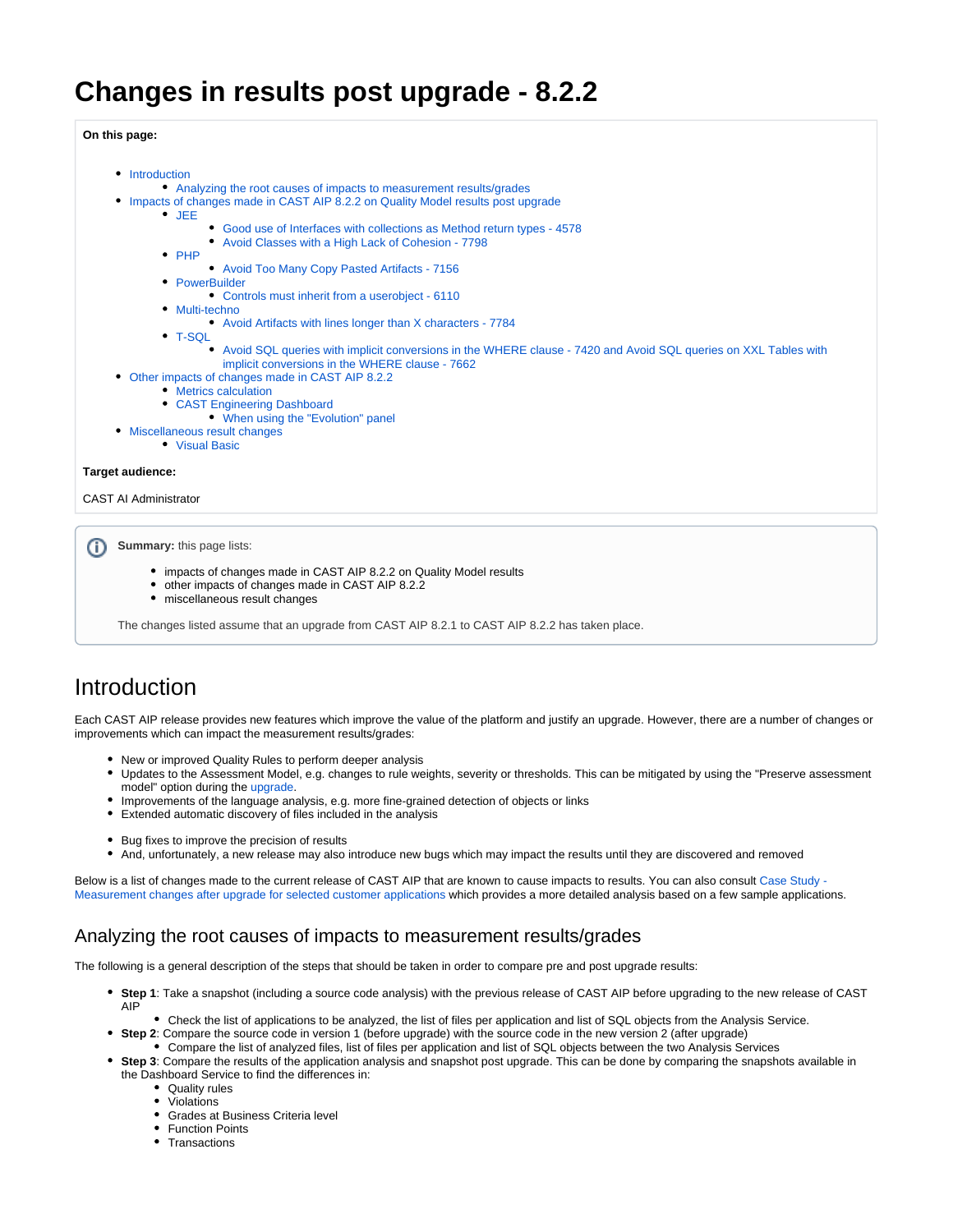• Lines of code

**Step 4**: Compare the data functions and transactions across the source Analysis Service and the target Analysis Service post upgrade.

## <span id="page-1-0"></span>Impacts of changes made in CAST AIP 8.2.2 on Quality Model results post upgrade

<span id="page-1-1"></span>JEE

### <span id="page-1-2"></span>**Good use of Interfaces with collections as Method return types - 4578**

A bug that was introduced in CAST AIP 8.0.1 has now been fixed in CAST AIP 8.2.2. Therefore after an upgrade to CAST AIP 8.2.2 and the generation of a new snapshot, results for this Quality Rule may change, for example: there may be an increase in the number of violations returned by the rule.

For example the following code is now considered as violating the rule, when in previous releases it did not:

public ArrayList<HashMap<String, String>> getTableRows() {

## <span id="page-1-3"></span>**Avoid Classes with a High Lack of Cohesion - 7798**

A bug has been discovered which has meant that Java Enums are included in the scope of objects considered by the Quality Rule "Avoid Classes with a High Lack of Cohesion - 7798". The bug has now been fixed (Java Enums have been removed from the scope) and after an upgrade to CAST AIP 8.2.2 and the generation of a post upgrade snapshot, results may differ for this Quality Rule.

## <span id="page-1-4"></span>PHP

### <span id="page-1-5"></span>**Avoid Too Many Copy Pasted Artifacts - 7156**

A bug has been discovered in the way that this Quality Rule is calculated, which can lead to false violations of the rule (the number of failed checks may exceed the total number of checks). The bug has now been fixed and after an upgrade to CAST AIP 8.2.2 and the generation of a post upgrade snapshot, results may differ for this Quality Rule.

## <span id="page-1-6"></span>**PowerBuilder**

#### <span id="page-1-7"></span>**Controls must inherit from a userobject - 6110**

A bug has been discovered in the way that this Quality Rule is calculated, which can lead to false violations of the rule (objects that already inherit from a userobject are being flagged as violations). The bug has now been fixed and after an upgrade to CAST AIP 8.2.2 and the generation of a post upgrade snapshot, results may differ for this Quality Rule.

## <span id="page-1-8"></span>Multi-techno

### <span id="page-1-9"></span>**Avoid Artifacts with lines longer than X characters - 7784**

A bug has been discovered whereby certain object types (listed below) were ignored by the internal Metrics Assistant during an analysis. This meant that data was not generated for these objects types in the context of the the "Avoid Artifacts with lines longer than X characters - 7784" Quality Rule. This bug has now been fixed and and after an upgrade to CAST AIP 8.2.2 and the generation of a post upgrade snapshot, results may differ for this Quality Rule with regard to the following object types:

#### **Oracle**

- CAST\_Oracle\_PrivateProcedure
- CAST\_Oracle\_PrivateFunction
- CAST\_Oracle\_BitmapIndex
- CAST\_Oracle\_DDL\_Trigger
- CAST\_Oracle\_Event\_Trigger
- $\bullet$ CAST\_Oracle\_FunctionBasedIndex
- CAST Oracle Index

#### **Oracle Forms**

- CAST\_Forms\_PrivateProcedure\_Tab
- CAST\_Forms\_PrivateFunction
- CAST\_Forms\_PrivateFunction\_Tab
- CAST\_Forms\_Trigger\_Tab
- CAST\_Forms\_DataBlock